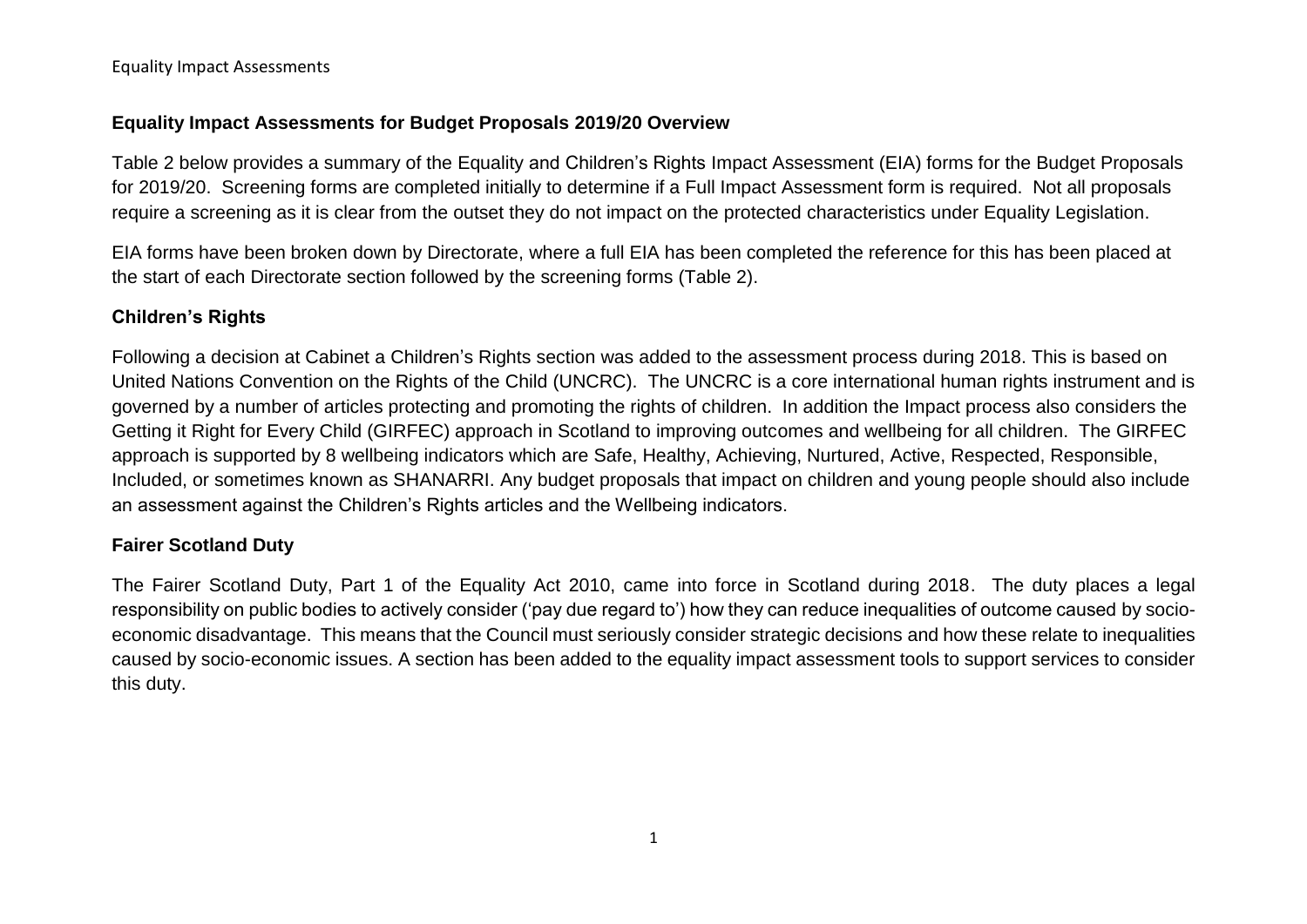## **Addendum to Fairer Scotland Duty**

Services were asked to consider previously agreed budget savings that will be realised over a longer timeframe and hence would become relevant for the Fairer Scotland Duty. Where applicable these have been added at the end of the relevant Directorate/Service section in table 2.

## **Accumulated Impacts**

Equality Impact Assessments are generally carried out within Services and where possible negative (or positive) impacts of a policy or proposal are identified these are highlighted within the assessment form. What is more difficult to measure are the potential accumulated impacts on any one protected characteristic group due to multiple proposals across Services.

Thirty-Three screenings and 5 full Equality and Children's Rights Impact Assessments were completed from Council Services. These assessments have indicated potential negative impacts for some protected characteristic groups but most notably, Age (young and old), Disability (both physical and learning), and 'Other', encompassing poverty/low income, homelessness and careexperienced young people. In addition, Race and Sexual Orientation were noted once each for possible negative impacts. Table 1 on the following page provides an overview of where Services are identifying potential impacts on protected characteristics.

Within each protected characteristic, the potential impact will vary depending on the nature of the proposal and the group affected. The process of carrying out an EIA helps to determine not only if there are potential negative impacts but also of ways to try and mitigate these through other routes, including signposting to other services or partners to provide support. This means that depending on the detail and depth of savings, there may be opportunity for some of the negative impacts identified to be partially (and in some cases) fully mitigated. Where Services have identified potential positive outcomes, we have included these. In effect the numbers in the table provide a crude overview of where Services are identifying potential for impact on protected characteristics, however it is not possible to aggregate these as the type of impact and the scale of the impact will vary by proposal. This is due to the individual nature of each assessment, available evidence and any mitigating proposals having been put forward and each should be considered more fully within either the screening document or the Full Equality Impact Assessment.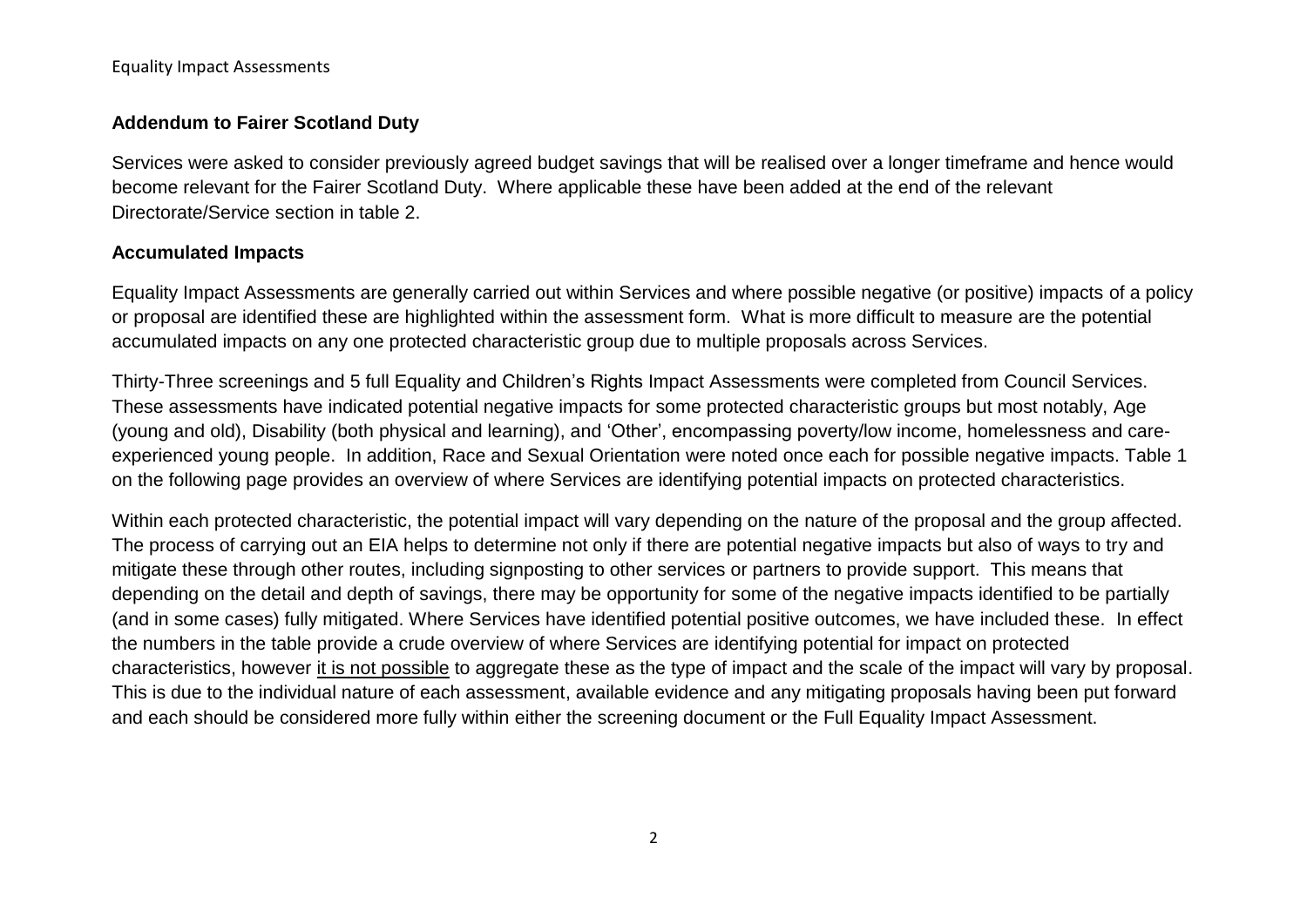**Table 1 – Crude measure of Positive and Negative impacts identified in Full EIA's**

| <b>Protected Characteristic</b>  | <b>Negative (potential)</b><br><b>Impact</b> | <b>Positive (potential)</b><br><b>Impact</b> |
|----------------------------------|----------------------------------------------|----------------------------------------------|
| Age - Children/young<br>people   | 6                                            | $\overline{2}$                               |
| Age - Older Groups               | 1                                            | 1                                            |
| Disability $-$                   | 4                                            |                                              |
| <b>Pregnancy and Maternity</b>   |                                              |                                              |
| Gender Re-assignment             |                                              |                                              |
| Race                             |                                              |                                              |
| Religion                         |                                              |                                              |
| Sex (Gender)                     |                                              |                                              |
| <b>Sexual Orientation</b>        | 1                                            |                                              |
| Other<br>Breakdown -             | 5                                            | $\overline{2}$                               |
| Poverty                          | 3                                            |                                              |
| <b>Homelessness</b>              | 1                                            |                                              |
| Care-experienced young<br>people | 1                                            |                                              |

The higher number of potential impacts identified for Age (children and young people), Disability and Other (poverty) are related to the number of Equality Impact Assessments carried out by Education and Youth Employment and Connected Communities.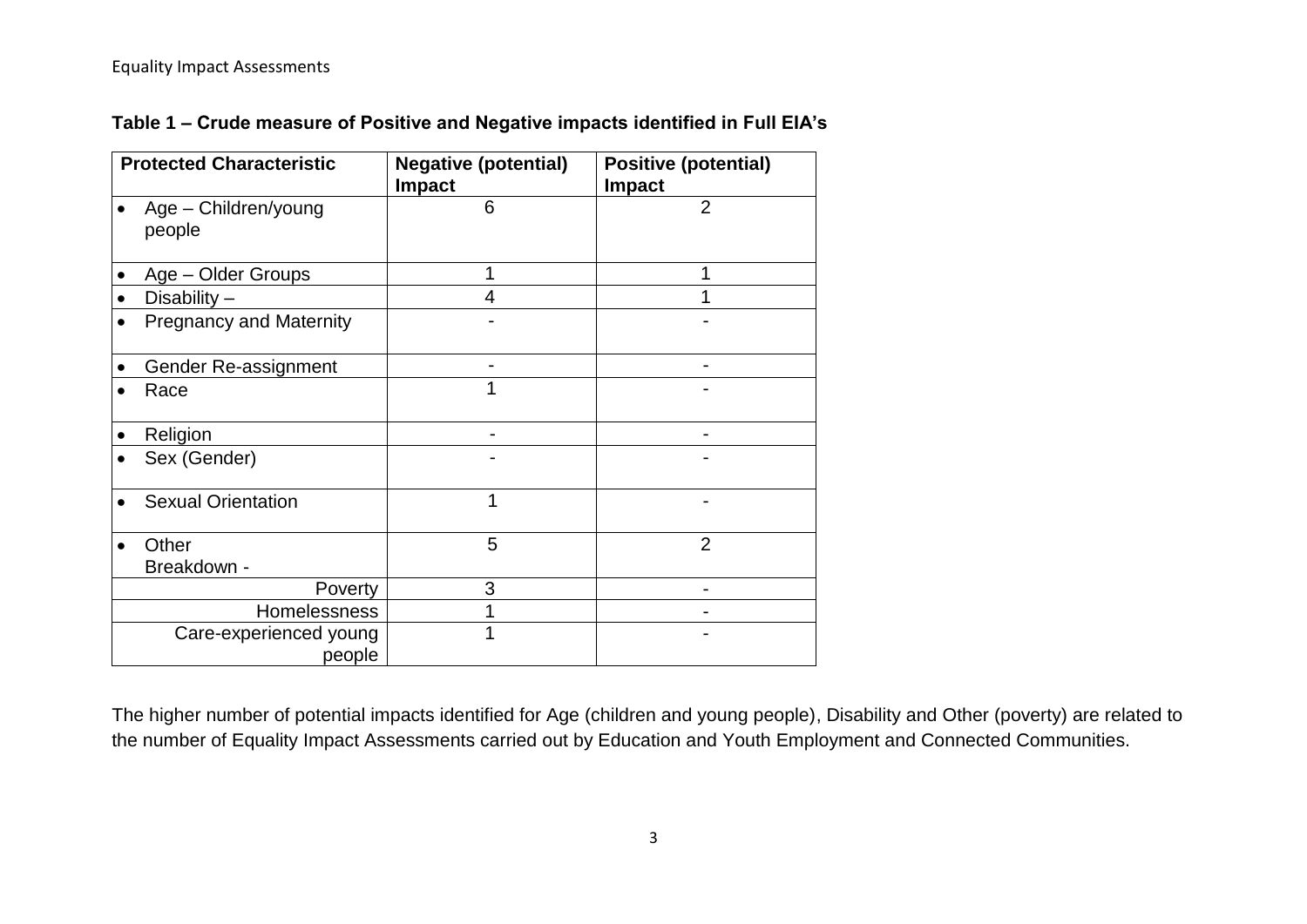# **Fairer Scotland Duty**

Two assessment forms indicated a possible impact on the socio-economic duty. The first of these relates to a loss of opportunity for young people through the proposed suspension of the Modern Apprentice programme. The second is a suspected impact (not thought to be significant) on children and young people from deprived backgrounds through proposed savings on support staff resources in schools.

# **Addendum to Fairer Scotland Duty**

Services were asked to consider previously agreed budget savings that will be realised over a longer timeframe and hence would become relevant for the Fairer Scotland Duty, introduced during 2018. Where applicable these have been added at the end of the relevant Directorate/Service section in table 2.

# **Children's Rights**

Three full assessments identify possible impact on children's rights and wellbeing indicators, with a fourth assessment identifying a number of the SHANARRI wellbeing indicators that might be impacted upon. These assessments are for identified savings within Education and Skills, for the 'Review of staffing formulas within primary and secondary schools'; 'Educational Psychology Service Redesign' and 'Adjust staff support resources in schools' and highlight article 28 – 'The right to education' as being impacted on, along with the wellbeing indicator 'achieving'.

The fourth assessment, 'Redesign support services for facilities' identifies 6 areas that may be impacted including – Healthy; Achieving; Responsible; Nurtured; Respected; and Included. As with other areas of assessments these are not absolute indicators of negative impact or for the strength of impact but to flag up that there is the potential for impact on these areas. Summaries can be found in Table 2 below and in the corresponding impact assessments.

Within Education the screening form for the 'Transformation of Pathways of enhanced support for individual young people and children (ASN Placements)' showed positive impacts for Article 3 – Best Interests of the Child and Article 25 – Review of Treatment in Care, along with welllbeing indicators of Responsible, Included and Nurtured.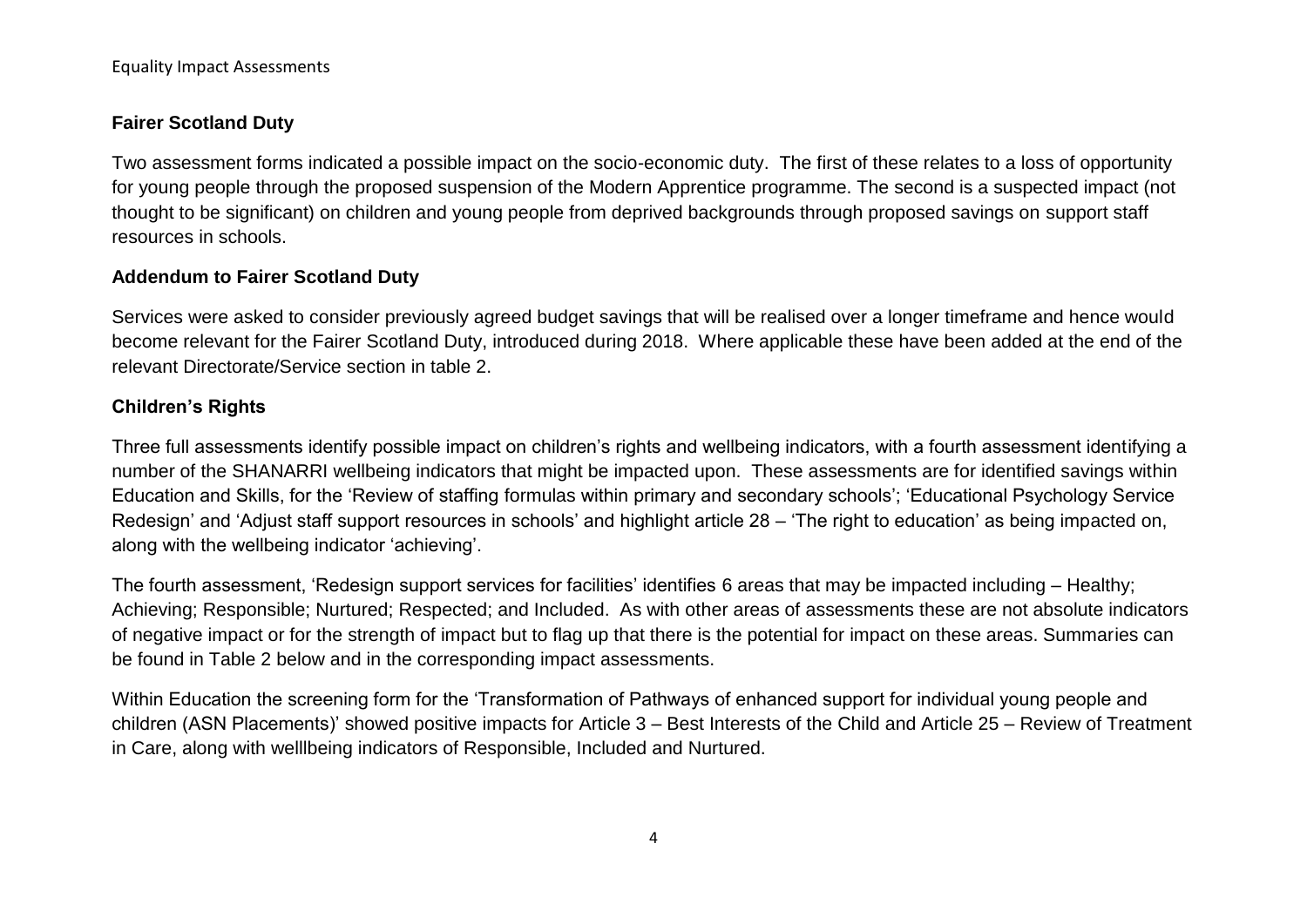# **Table 2 – Equality Impact Screening and Full Assessment Summary by Service**

| Reference   | <b>Policy and Purpose</b>                             | Assessment of Impact of Policy on Protected<br><b>Characteristics</b>                                            | <b>Operational/Savings</b><br>to be Approved | EIA/Screening<br>Form Outcome         |
|-------------|-------------------------------------------------------|------------------------------------------------------------------------------------------------------------------|----------------------------------------------|---------------------------------------|
|             | <b>DEMOCRATIC SERVICES</b>                            |                                                                                                                  |                                              |                                       |
| SP-CX-19-03 | Democratic<br><b>Services</b><br>Restructure          | There are no potential equalities, children or<br>socio-economic impacts so a full assessment is<br>not required | Operational                                  | Screening only<br>Implement<br>Policy |
| SP-CX-19-04 | Personal Liquor<br>Licence Renewal                    | There are no potential equalities, children or<br>socio-economic impacts so a full assessment is<br>not required | Operational                                  | Screening only<br>Implement<br>Policy |
| SP-CX-19-05 | <b>Reduced Civil</b><br>Contingencies<br>Contribution | There are no potential equalities, children or<br>socio-economic impacts so a full assessment is<br>not required | Operational                                  | Screening only<br>Implement<br>Policy |

| <b>FINANCE AND CORPORATE SUPPORT</b>              |
|---------------------------------------------------|
| There are no budget lines for savings for 2019/20 |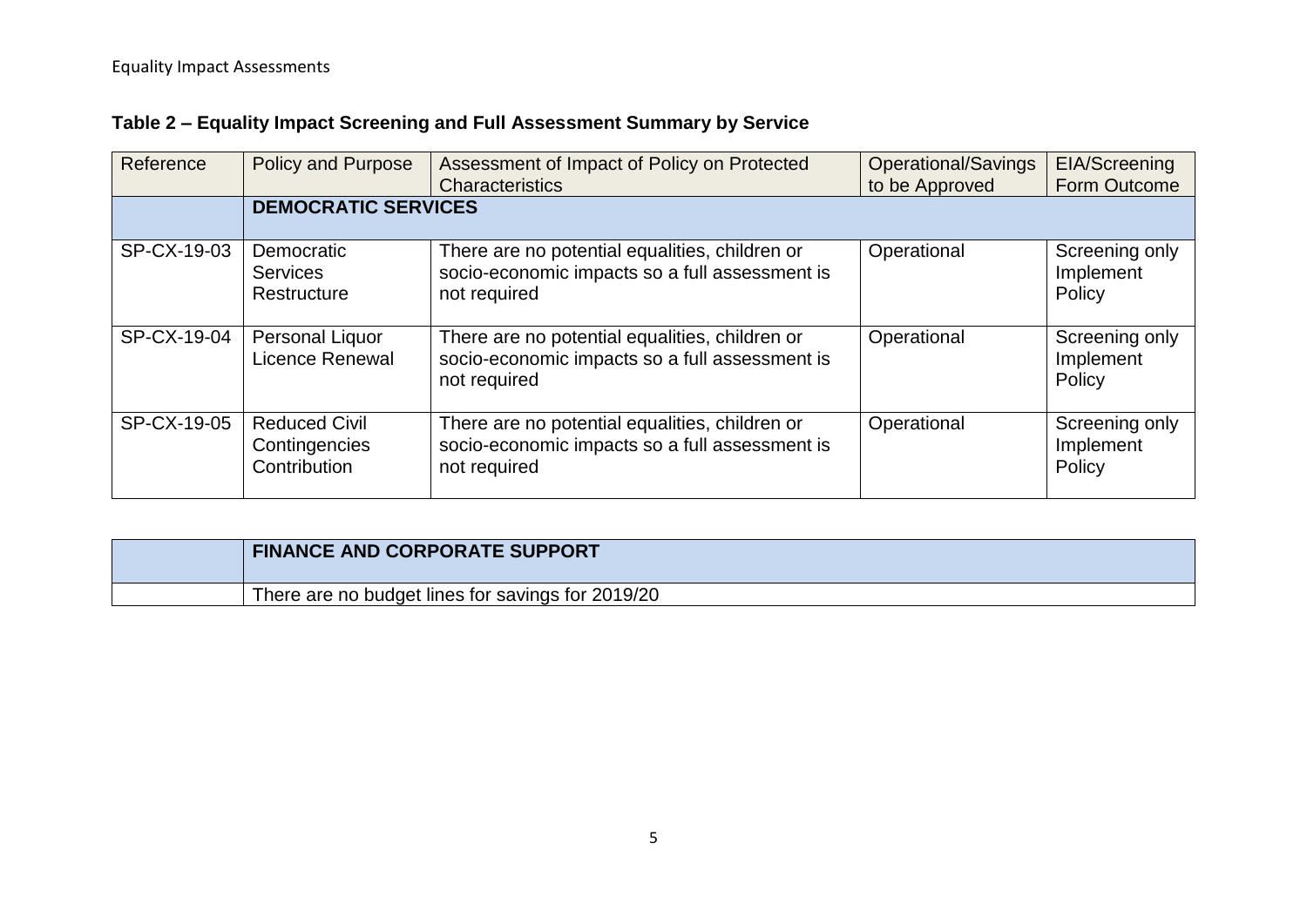|             | <b>ECONOMY AND COMMUNITIES - CONNECTED COMMUNITIES</b>                                                           |                                                                                                                           |                           |                                           |  |  |
|-------------|------------------------------------------------------------------------------------------------------------------|---------------------------------------------------------------------------------------------------------------------------|---------------------------|-------------------------------------------|--|--|
|             | Full EIA's or<br>screening-                                                                                      |                                                                                                                           |                           |                                           |  |  |
| SP-EC-19-61 | <b>Reduced KA</b><br>Leisure<br>contribution                                                                     | The saving will come from the projected KA<br>Leisure surplus and as such will have no direct<br>impact on service users. | Savings to be<br>approved | Screening only<br>Implement Policy        |  |  |
| SP-EC-19-62 | Remove the<br>contingency and<br>optimism bias<br>element of the<br>Community<br><b>Investment Fund</b><br>(CIF) | The saving will come from central funds and<br>will have no direct impact on protected<br>characteristic groups.          | Savings to be<br>approved | Screening only<br><b>Implement Policy</b> |  |  |
|             |                                                                                                                  | <b>ECONOMY AND COMMUNITIES - ECONOMIC GROWTH</b>                                                                          |                           |                                           |  |  |
|             | <b>Full EIA or</b><br><b>Screenings</b>                                                                          |                                                                                                                           |                           |                                           |  |  |
| SP-EC-19-64 | Utilise WOSLF<br>balance for ERDF<br>match funding                                                               | Will not affect current service delivery or<br>impact on protected characteristics                                        | Savings to be<br>approved | Screening only<br>Implement policy        |  |  |

**Fairer Scotland Duty Addenddum to previous Equality and Children's Impact Assessment process**

| ⊢SP-EC-18-53 |                  | I Increased income   Through increased commercialisation the | Savings Approved   Screening only |                         |
|--------------|------------------|--------------------------------------------------------------|-----------------------------------|-------------------------|
|              | for pest control | service will generate more income. No                        |                                   | <b>Implement Policy</b> |
|              | service          | negative impact anticipated.                                 |                                   |                         |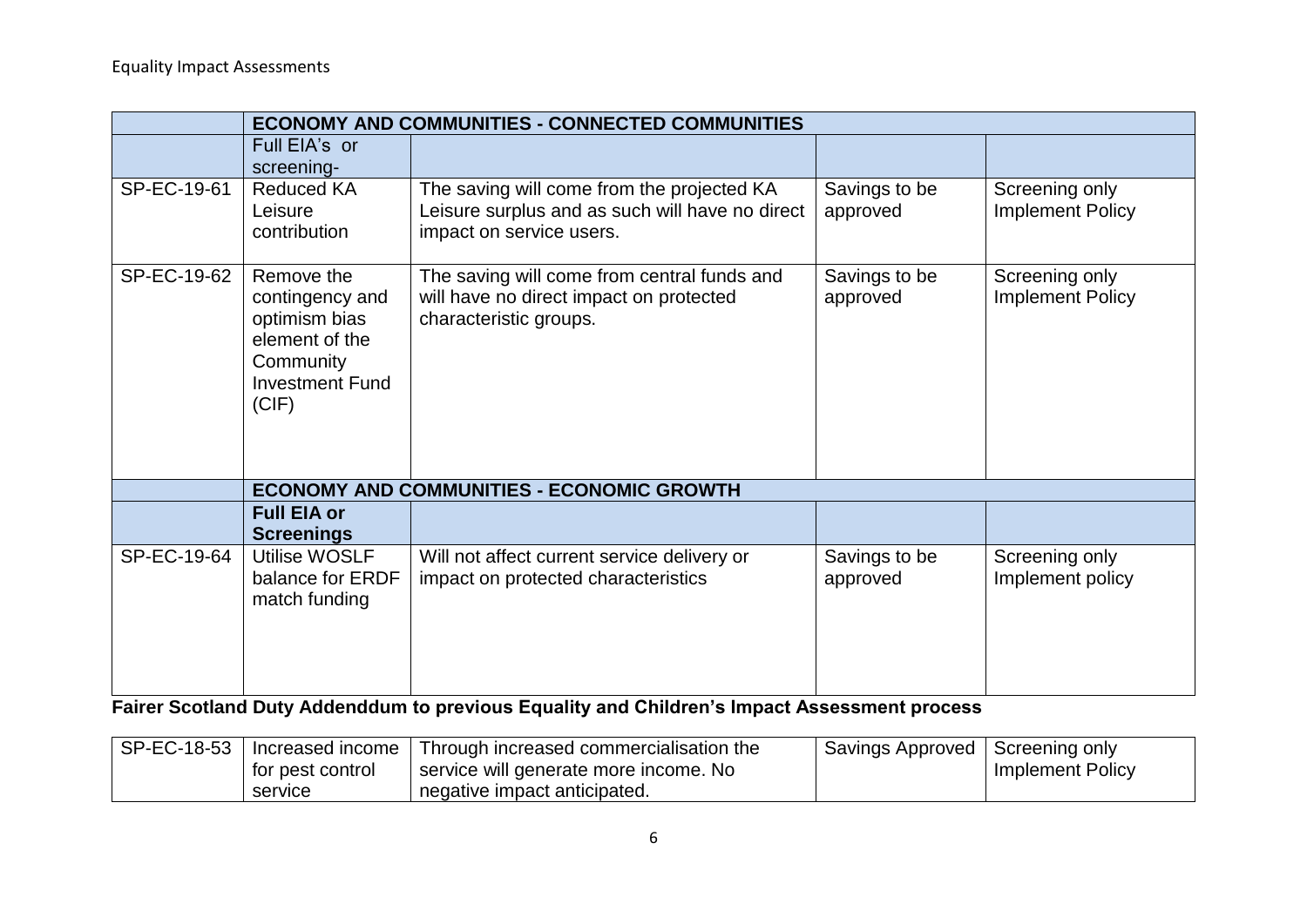| <b>PLACE</b> |                                                             |                                                                                                                                                                                                                                                                                   |                           |                                           |
|--------------|-------------------------------------------------------------|-----------------------------------------------------------------------------------------------------------------------------------------------------------------------------------------------------------------------------------------------------------------------------------|---------------------------|-------------------------------------------|
|              | <b>Commercial</b><br><b>Services -</b><br><b>Screenings</b> |                                                                                                                                                                                                                                                                                   |                           |                                           |
| SP-PL-19-11  | Review of overtime<br>across Commercial<br><b>Services</b>  | This is an operational adjustment which will not affect<br>current service delivery or impact on protected<br>characteristic groups                                                                                                                                               | Operational<br>Adjustment | Screening<br>only<br>Implement<br>policy. |
| SP-PL-19-01  | Municipalisation<br>approach to service<br>delivery         | This is an operational adjustment which will not affect<br>current service delivery or impact on protected<br>characteristic groups                                                                                                                                               | Savings to be<br>Approved | Screening<br>only<br>Implement<br>policy. |
| SP-PL-19-09  | <b>Non Road Assets</b><br>Lighting - Invest To<br>Save      | This is an operational adjustment which will not affect<br>current service delivery or impact on protected<br>characteristic groups                                                                                                                                               | Savings to be<br>Approved | Screening<br>only<br>Implement<br>policy. |
| SP-PL-19-56  | Deletion of 0.5fte<br>within Private<br>Sector Advice Team  | This is an operational adjustment which will not affect<br>current service delivery or impact on protected<br>characteristic groups                                                                                                                                               | Operational<br>Adjustment | Screening<br>only<br>Implement<br>policy. |
| SP-PL-19-50  | Restructure of Road<br><b>Safety Section</b>                | Possible negative impact on Age (young people); due to<br>reduction in face to face education.<br>Mitigation - Roads safety education will be delivered but<br>will be reprioritised and there will be an increased use of<br>digital platforms to deliver road safety education. | Savings to be<br>Approved | Screening<br>only<br>Implement<br>policy. |
| SP-PL-19-07  | <b>Winter Gritting</b><br><b>Route Optimisation</b>         | This is a budgetary adjustment which will not affect<br>current service delivery; no negative impacts on protected<br>characteristic groups                                                                                                                                       | Savings to be<br>Approved | Screening<br>only<br>Implement<br>policy. |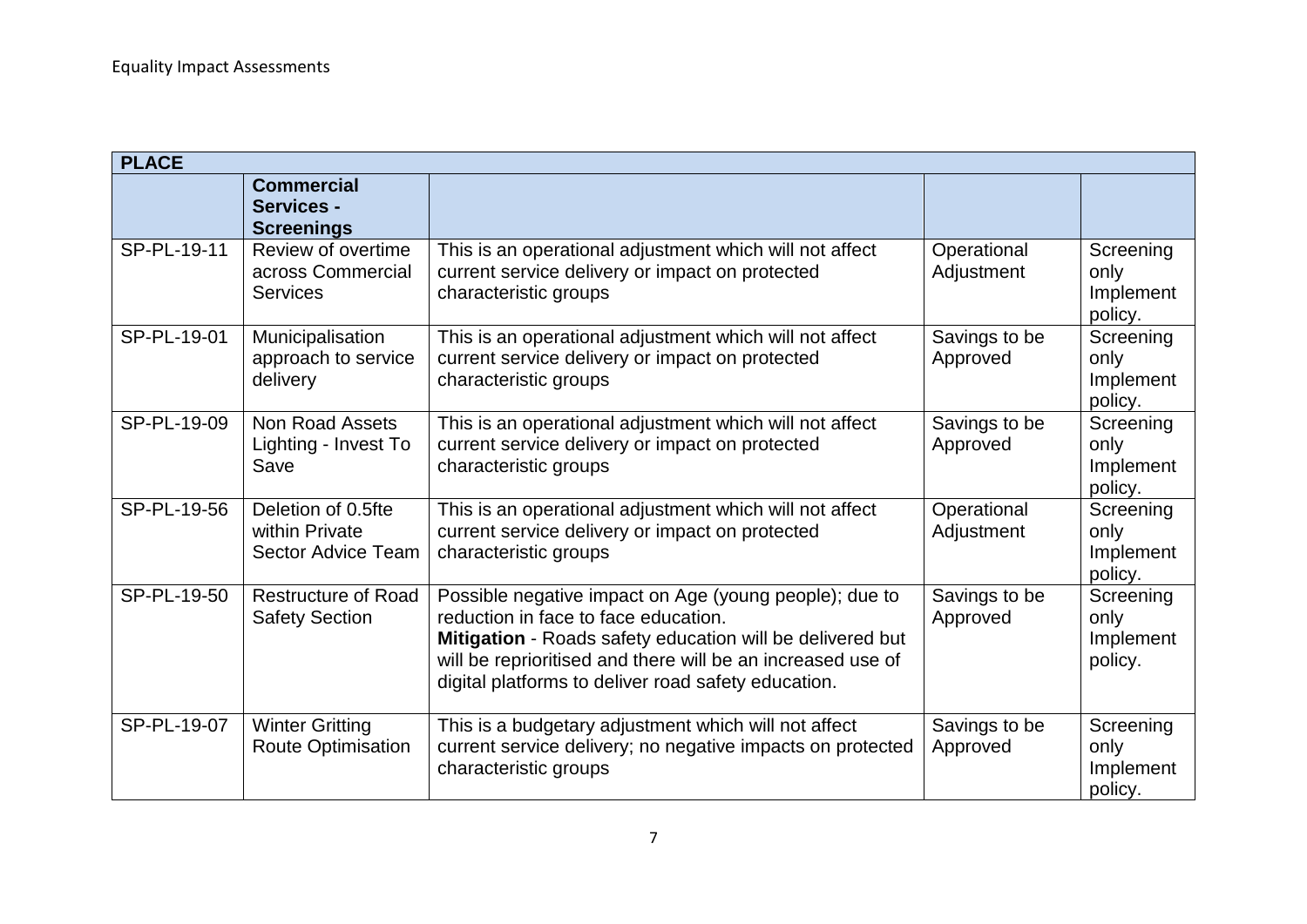| SP-PL-19-51 | <b>Reduction in Staff</b><br><b>Travel Budgets</b>                                                                   | This is an operational adjustment which will not affect<br>current service delivery; no negative impacts on protected<br>characteristic groups | Operational<br>Adjustment | Screening<br>only<br>Implement<br>policy. |
|-------------|----------------------------------------------------------------------------------------------------------------------|------------------------------------------------------------------------------------------------------------------------------------------------|---------------------------|-------------------------------------------|
| SP-PL-19-02 | Phase 2 of<br><b>Streetscene Review</b><br>- to align service<br>specifications on<br>Arran with other<br>localities | This is a budgetary adjustment which will not affect<br>current service delivery; no negative impacts on protected<br>characteristic groups    | Savings to be<br>approved | Screening<br>only<br>Implement<br>policy. |
| Sp-PL-19-03 | <b>Streetscene</b><br>working<br>arrangements<br>review - Rapid<br><b>Response Team</b>                              | This is an operational adjustment which will not affect<br>current service delivery; no negative impacts on protected<br>characteristic groups | Operational<br>Adjustment | Screening<br>only<br>Implement<br>policy. |
| Sp-PL-19-04 | Reduce<br><b>Streetscene</b><br>purchase of items<br>such as litter bins,<br>benches and<br>planters                 | This is an operational adjustment which will not affect<br>current service delivery; no negative impacts on protected<br>characteristic groups | Operational<br>Adjustment | Screening<br>only<br>Implement<br>policy. |
| Sp-PL-19-05 | <b>Review of Council</b><br>Fleet and its<br>utilisation on a<br>phased approach                                     | This is an operational adjustment which will not affect<br>current service delivery; no negative impacts on protected<br>characteristic groups | Operational<br>Adjustment | Screening<br>only<br>Implement<br>policy. |
| Sp-PL-19-13 | <b>Reduction in Waste</b><br>Container<br>expenditure                                                                | This is an operational adjustment which will not affect<br>current service delivery; no negative impacts on protected<br>characteristic groups | Operational<br>Adjustment | Screening<br>only<br>Implement<br>policy. |
| Sp-PL-19-18 | <b>Digital</b><br><b>Transformation with</b>                                                                         | This is an operational adjustment which will not affect<br>current service delivery; no negative impacts on protected<br>characteristic groups | Operational<br>Adjustment | Screening<br>only                         |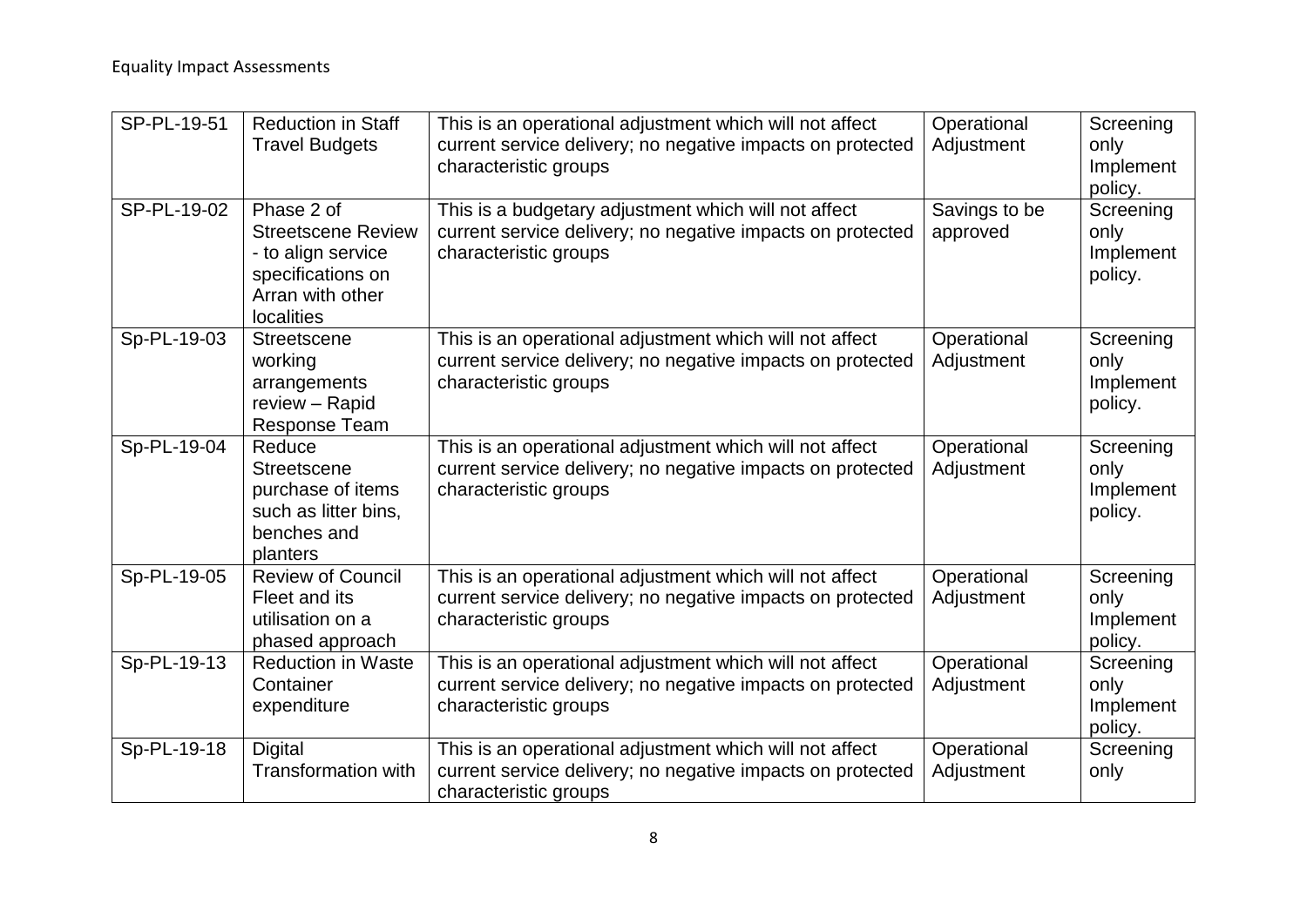| <b>A</b> A <i>I</i><br>ollection;<br>Macto<br>asie<br>. . | <br>nbler<br>œ<br>ווסווני |
|-----------------------------------------------------------|---------------------------|
| :AMICAS                                                   | <br>polic <sup>®</sup>    |

| <b>PLACE</b> | <b>Physical</b><br><b>Environment -</b><br><b>Screenings</b>                                                           |                                                                                                                                                |                           |                                          |
|--------------|------------------------------------------------------------------------------------------------------------------------|------------------------------------------------------------------------------------------------------------------------------------------------|---------------------------|------------------------------------------|
| SP-PL-19-24  | Review of the<br>service delivery to<br>victims of anti-social<br>behaviour.                                           | No negative impact identified for protected characteristic<br>group                                                                            | Savings to be<br>Approved | Screening<br>only<br>Implement<br>policy |
| SP-PL-19-22  | Review of<br><b>Homelessness</b><br>services staffing,<br>support services<br>and Housing First<br>for younger clients | Positive Impact - Age (young and old); Other<br>(homelessness).                                                                                | Savings to be<br>Approved | Screening<br>only<br>Implement<br>policy |
| SP-PL-19-55  | <b>Reduction in GF</b><br>Housing and<br><b>Training Fees</b>                                                          | This is a budgetary adjustment which will not affect<br>current service delivery; no negative impacts on protected<br>characteristic groups    | Operational<br>Adjustment | Screening<br>only<br>Implement<br>policy |
| SP-PL-19-53  | Increase Rent for<br>Temporary<br>Accommodation                                                                        | This is a neutral impact as increases will be met through<br>DWP benefit entitlement.                                                          | Savings to be<br>Approved | Screening<br>only<br>Implement<br>policy |
| SP-PL-19-39  | <b>Remove PMI</b><br>budget for<br>portacabin rental                                                                   | This is an operational adjustment which will not affect<br>current service delivery; no negative impacts on protected<br>characteristic groups | Operational<br>Adjustment | Screening<br>only<br>Implement<br>policy |
| SP-PL-19-35  | Reduction in<br><b>Facilities</b>                                                                                      | No negative impact identified for protected characteristic<br>groups                                                                           | Savings to be<br>Approved | Screening<br>only                        |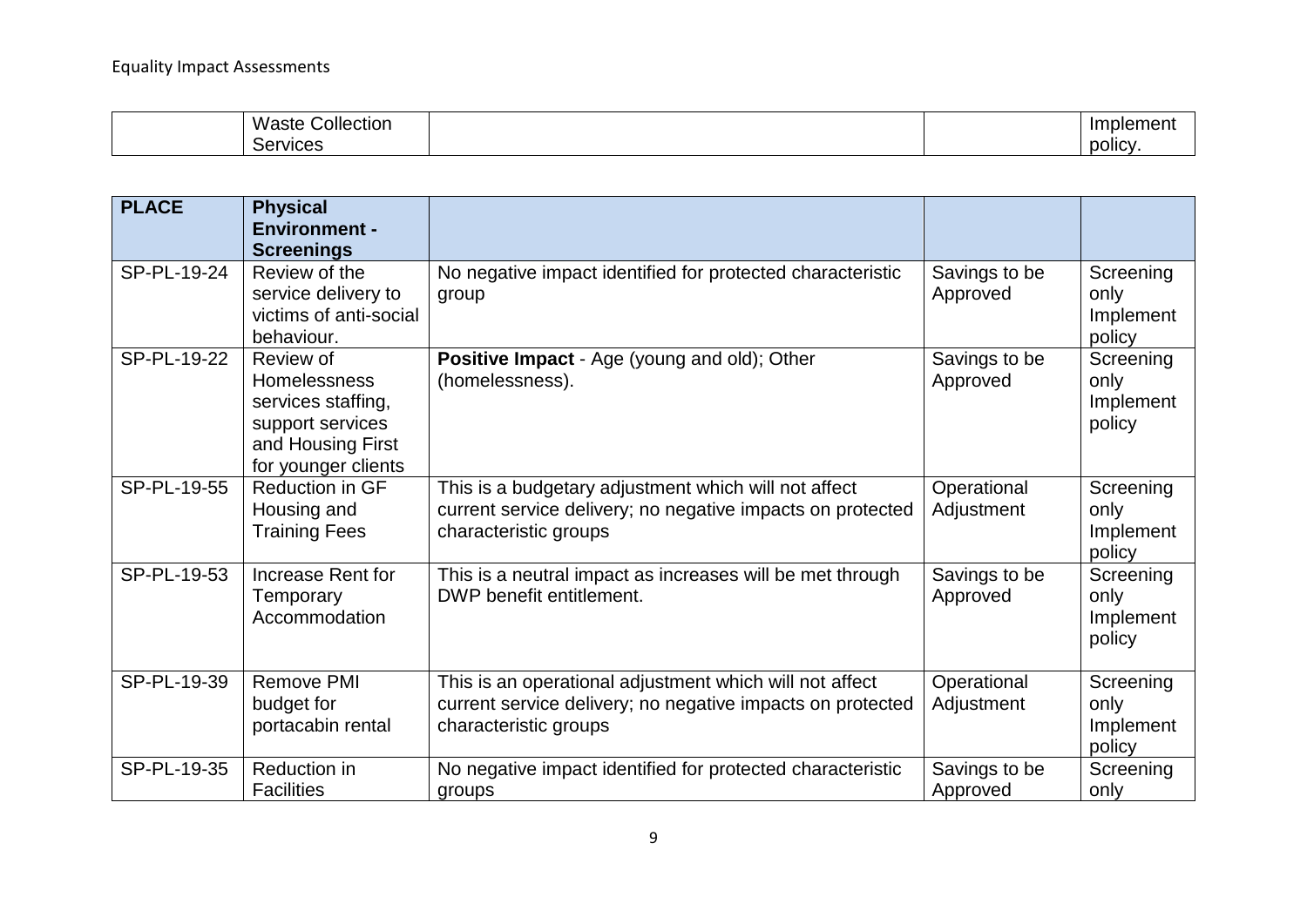|             | Management staff<br>presence in schools<br>and reduced<br>scheduled cleans in<br>non-school<br>buildings.                           |                                                                                                                                                     |                           | Implement<br>policy                      |
|-------------|-------------------------------------------------------------------------------------------------------------------------------------|-----------------------------------------------------------------------------------------------------------------------------------------------------|---------------------------|------------------------------------------|
| SP-PL-19-26 | Reduction in the<br>property budgets<br>including: minor<br>projects, reactive<br>repairs and Health<br>& Safety remedial<br>works, | No negative impact on protected groups, vulnerable<br>service users and groups will be prioritised.                                                 | Savings to be<br>Approved | Screening<br>only<br>Implement<br>policy |
| SP-PL-19-38 | Review of all venue<br>booking<br>arrangements and<br>marketing strategies<br>across Place and<br>Economy &<br>Communities.         | This is an operational alignment. Service will continue to<br>be maintained at current levels. No impact on any<br>customers (or protected groups). | Savings to be<br>Approved | Screening<br>only<br>Implement<br>policy |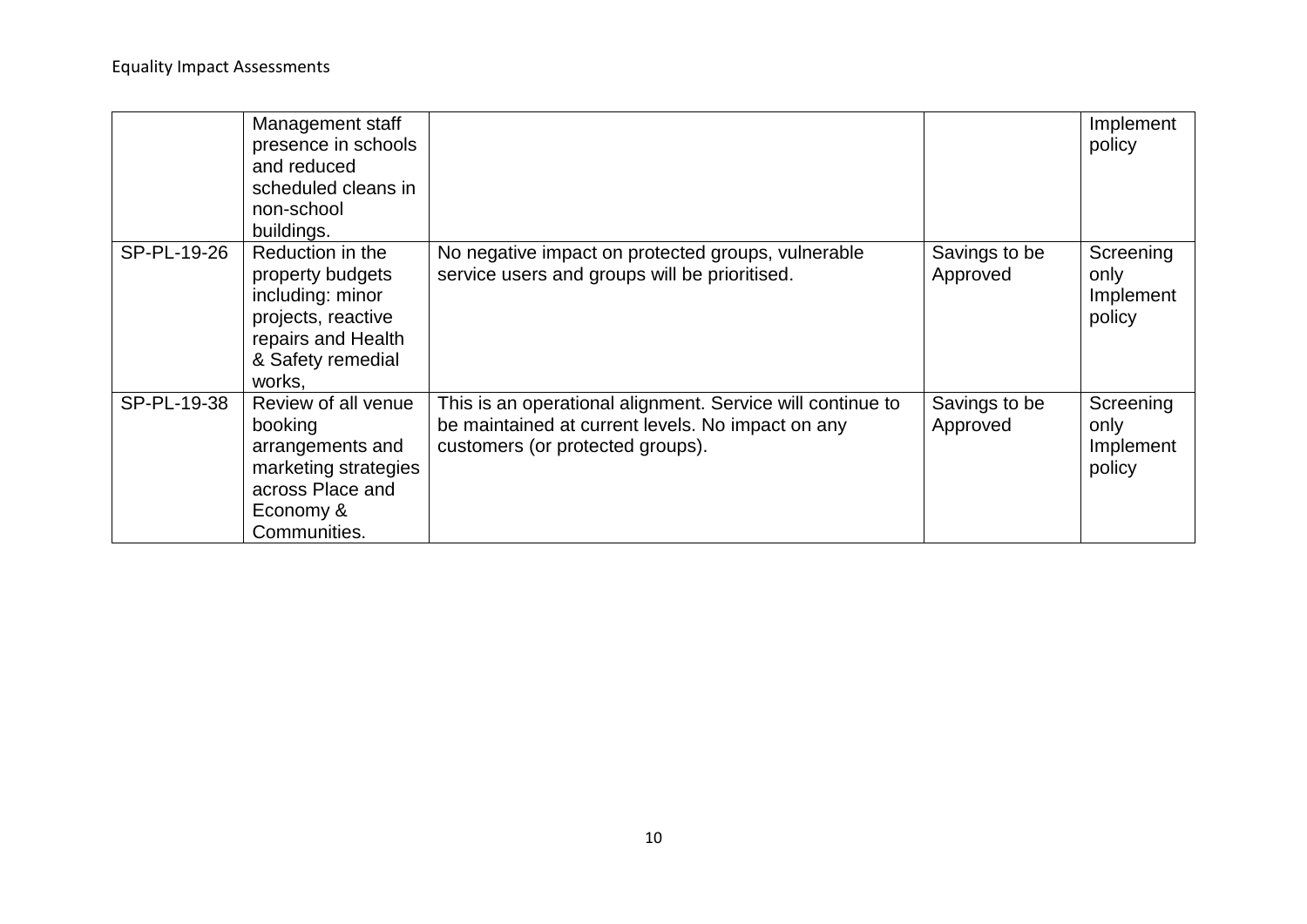|             | <b>EDUCATION AND YOUTH EMPLOYMENT</b>                              |                                                                                                                                                                                                                                                                                                                                                                                                                                                                                                                                                                                                                                                                                                                                                                                                                                                                                                                                                           |                           |                                 |  |
|-------------|--------------------------------------------------------------------|-----------------------------------------------------------------------------------------------------------------------------------------------------------------------------------------------------------------------------------------------------------------------------------------------------------------------------------------------------------------------------------------------------------------------------------------------------------------------------------------------------------------------------------------------------------------------------------------------------------------------------------------------------------------------------------------------------------------------------------------------------------------------------------------------------------------------------------------------------------------------------------------------------------------------------------------------------------|---------------------------|---------------------------------|--|
|             | <b>Full EIA's</b>                                                  |                                                                                                                                                                                                                                                                                                                                                                                                                                                                                                                                                                                                                                                                                                                                                                                                                                                                                                                                                           |                           |                                 |  |
| SP-EY-19-04 | <b>Educational</b><br><b>Psychology</b><br><b>Service Redesign</b> | Potential negative impacts for some protected groups,<br>including Age (children and young people); Disability<br>(young people); Other (poverty – young people from<br>deprived backgrounds).<br><b>Potential Wellbeing indicator &amp; Children's Rights</b><br>impacted -<br>Achieving: Right to education - Article 28<br>Fairer Scotland Duty - no impact<br>How will any negative impacts be mitigated?<br>We will explore new ways of working and new options for<br>service delivery which are intended to mitigate the<br>potential adverse impact. There would be a requirement<br>to enhance the prioritisation process for children and<br>young people to access an Educational Psychologist<br>Recommendation from full assessment -<br><b>Option 3</b><br>Continue the policy: the ECRIA (and social-economic impa<br>identifies the potential for adverse impact or missed<br>opportunities to promote equality – from this budget saving | Savings to<br>be Approved | Full<br>Assessment<br>completed |  |
| SP-EY-19-13 | <b>Redesign support</b><br>services for<br>families                | Potential negative impacts for some protected groups,<br>including Age (children and young people and their<br>families)<br><b>Potential Wellbeing Indicator &amp; Children's Rights</b><br>impacted -<br>Healthy; Achieving; Responsible; Nurtured; Respected;<br>Included.<br><b>Fairer Scotland Duty - no impact</b>                                                                                                                                                                                                                                                                                                                                                                                                                                                                                                                                                                                                                                   | Savings to<br>be Approved | Full<br>Assessment<br>completed |  |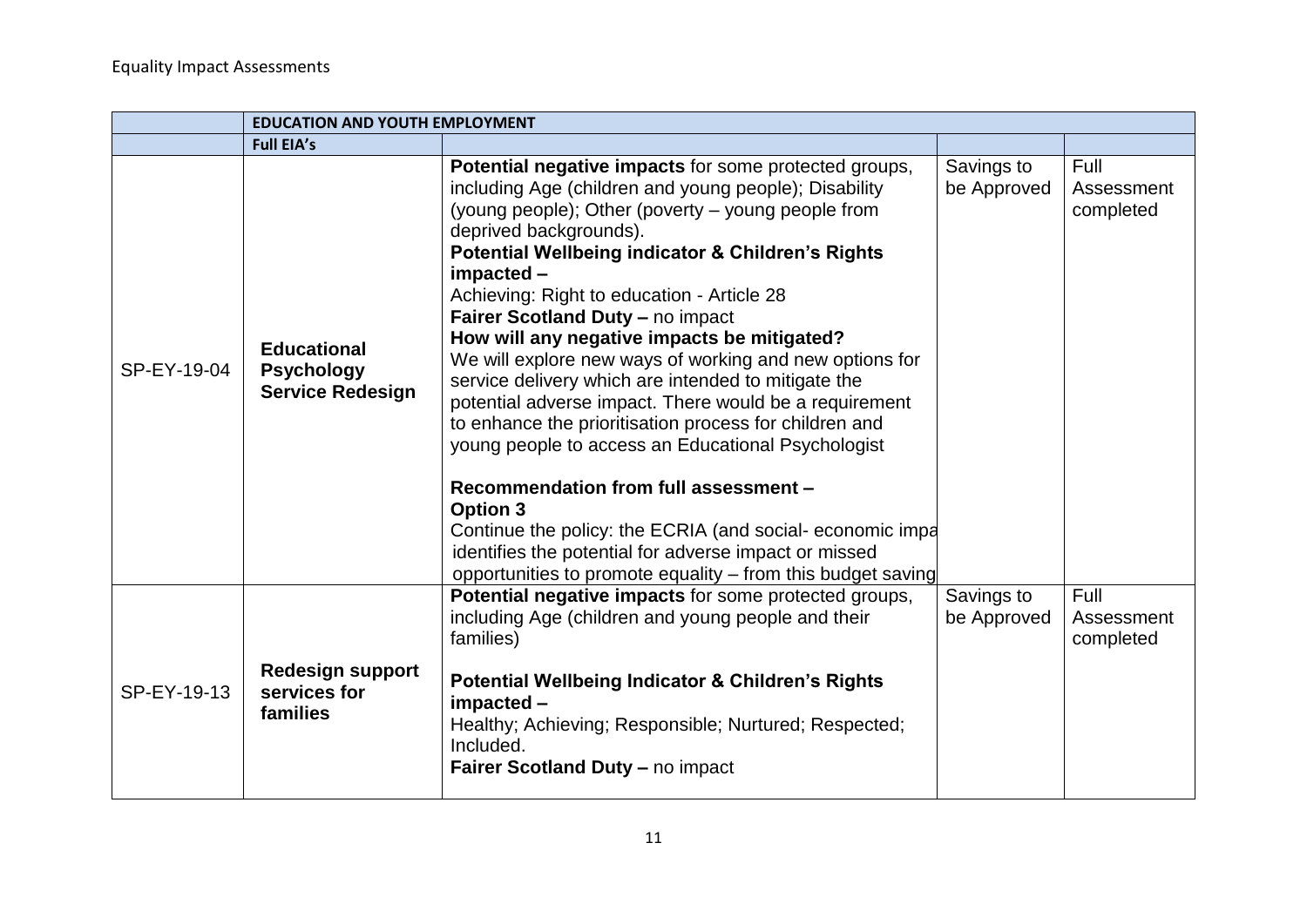|                    |                                                                                                                         | How will any negative impacts be mitigated?<br>Children and young people and their families will still<br>receive the support from the services within North<br>Ayrshire Council. However, this may be provided in a<br>different way to avoid potential overlap or duplication.<br>The most efficient ways will be explored through the<br>transformation project. |                           |                   |
|--------------------|-------------------------------------------------------------------------------------------------------------------------|---------------------------------------------------------------------------------------------------------------------------------------------------------------------------------------------------------------------------------------------------------------------------------------------------------------------------------------------------------------------|---------------------------|-------------------|
|                    |                                                                                                                         | Recommendation from full assessment -<br><b>Option 3</b><br>Continue the policy: the ECRIA (and social-economic<br>impact) identifies the potential for adverse impact or<br>missed opportunities to promote equality – from this<br>budget saving.                                                                                                                 |                           |                   |
| <b>Education -</b> | <b>Screenings</b>                                                                                                       |                                                                                                                                                                                                                                                                                                                                                                     |                           |                   |
| SP-EY-19-03        | Reduce staff cover<br>costs                                                                                             | Screening only, no negative impact identified for children<br>and young people                                                                                                                                                                                                                                                                                      | Savings to<br>be Approved | Screening<br>only |
| SP-EY-19-07        | <b>Review Devolved</b><br><b>School Management</b><br>Scheme                                                            | Screening only, no negative impact identified for children<br>and young people                                                                                                                                                                                                                                                                                      | Savings to<br>be Approved | Screening<br>Only |
| SP-EY-19-09        | Reduce non-payroll<br>budgets across a<br>number of Education<br>HQ cost centres                                        | Screening only, no negative impact identified for children<br>and young people                                                                                                                                                                                                                                                                                      | Savings to<br>be Approved | Screening<br>only |
| SP-EY-19-11        | Transformation of<br>Pathways of<br>enhanced support for<br>individual young<br>people and children<br>(ASN Placements) | Positive impacts identified for Age (young people);<br>Disability (young people) and Other (children and young<br>people are within their community).<br>Children's Rights positively impacted -<br>Article 3 - Best Interests of the Child and Article 25 -<br>Review of Treatment in Care.                                                                        | Savings to<br>be Approved | Screening<br>only |